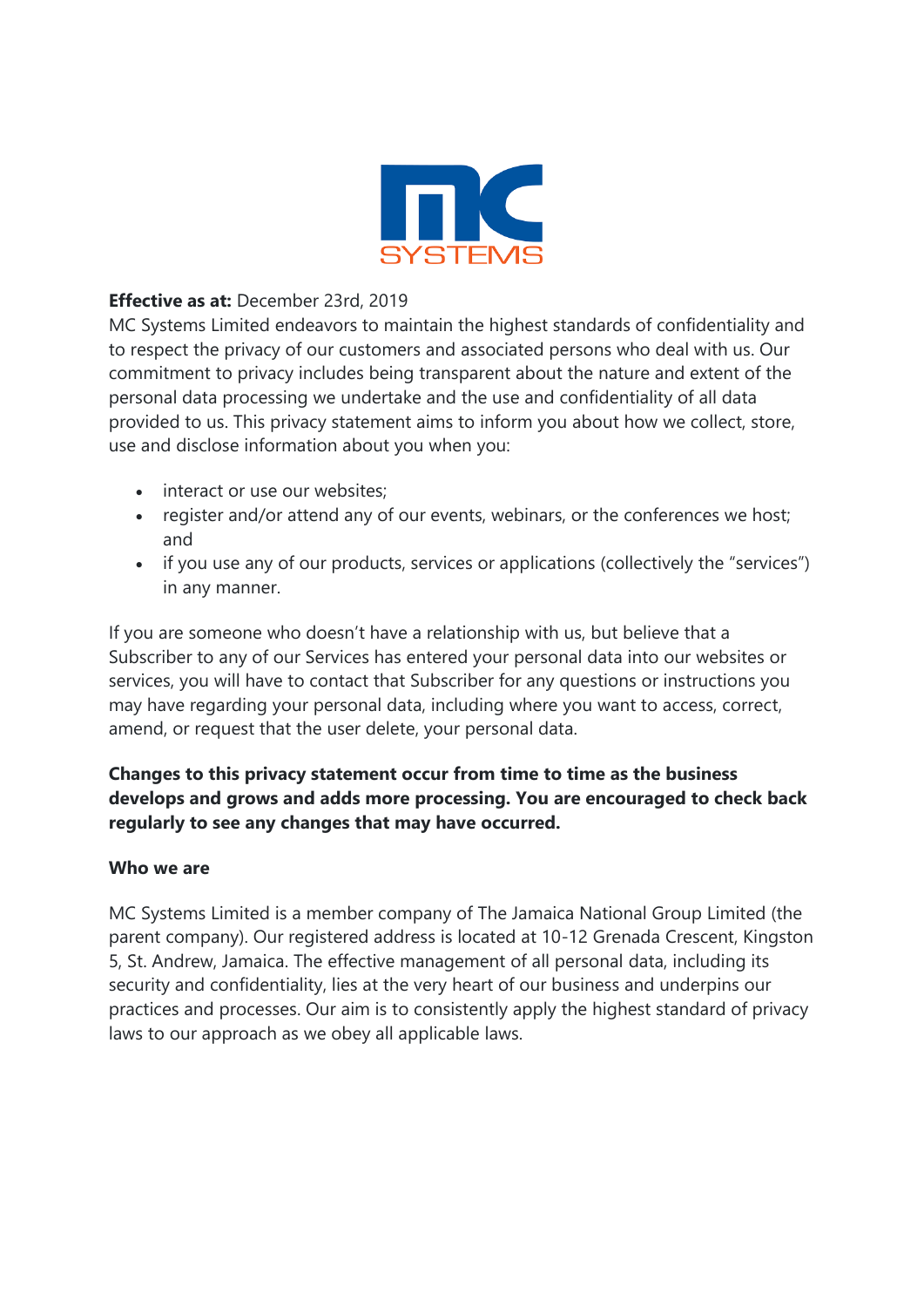#### **What information do we collect?**

We gather various types of information that may identify you as an individual ("personal information"). We may collect any personal information that you choose to send to us or provide to us. For example, through registration forms for our services and data uploaded to our various cloud-based platform services, such as BizPay Central.

The types of information we may collect directly from our customers include:

- Company Incorporation Documents
- Company TRN
- Name, address and phone number
- Geographic location
- Valid Photo ID, for example a Passport, Drivers Licence or ID card
- Proof of address, for example a utility bill or credit card bill

#### **How do we use the information?**

We may use the information we collect from our customers and their users in connection with the services we provide for a range of reasons, including to:

- provide, improve, operate and maintain the services;
- process and complete transactions, and send related information, including transaction confirmations and invoices;
- manage our customers' use of the services, respond to enquiries and comments and provide customer service and support;
- send customers technical alerts, updates, security notifications, and administrative communications;
- verify customers identity and check credit with credit reference agencies;
- investigate and prevent fraudulent activities, unauthorised access to the services, and other illegal activities; and
- for any other purposes about which we notify customers and users.

## **Marketing**

Unless you have told us that you do not want to hear from us, we will send you relevant marketing information (including details of other products or services provided by us or other Group companies which we believe may be of interest to you), by mail, phone, email, text and other forms of electronic communication. If you change your mind about how you would like us to contact you, or you no longer wish to receive this information, you can have your information removed by clicking the unsubscribe link at the bottom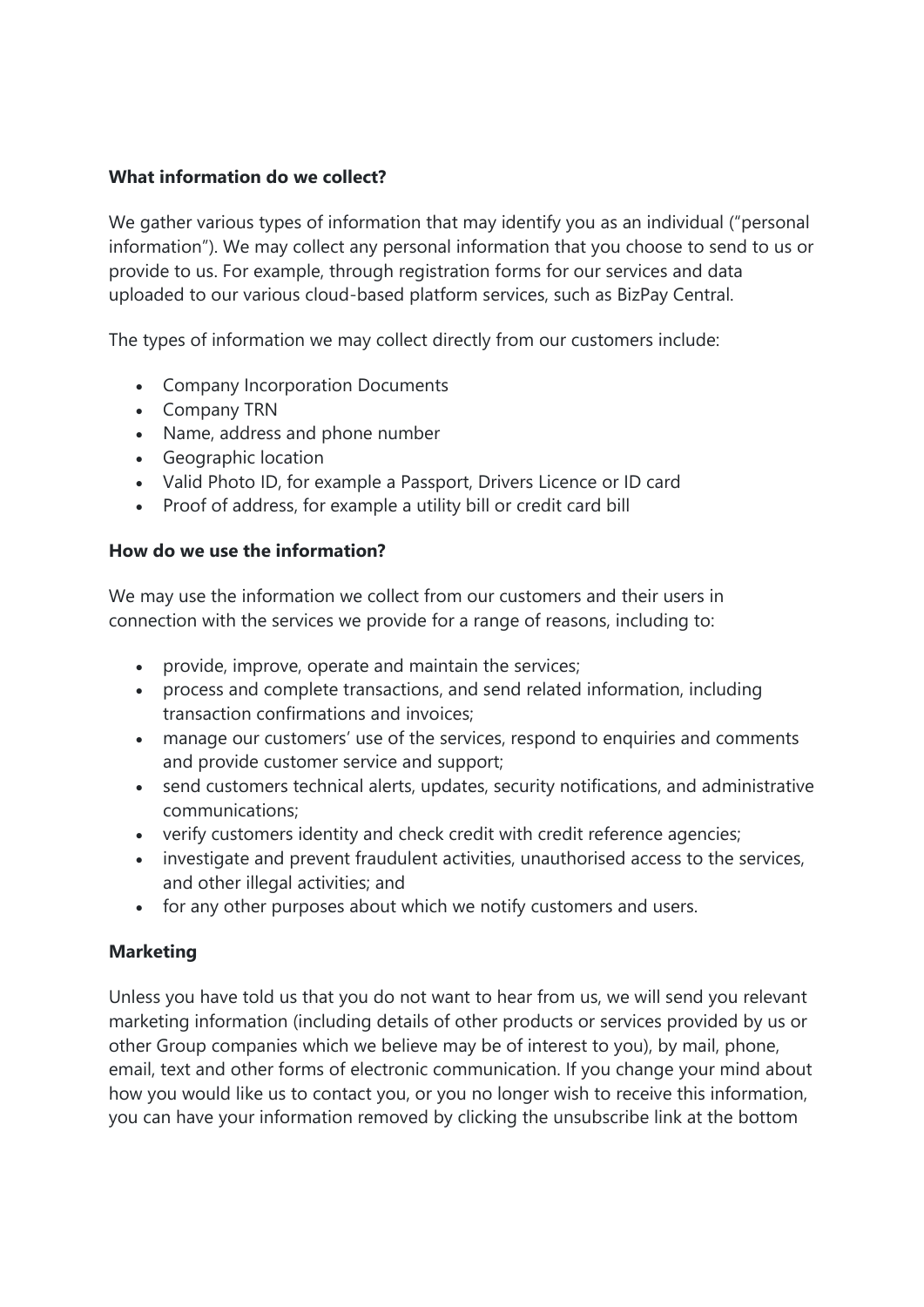of each email communication or by contacting us. For the contact information, please look at the "Contact Us" section of this notice.

We may still send you non-promotional communications, for instance, administration related emails concerning your account.

#### **When you use the Websites:**

When you visit our Websites, we may collect certain information related to your device, such as your device's IP address, what pages your device visited, and the time that your device visited our Website. These include;

*Usage information* – we keep track of user activity in relation to the types of services our customers and their users use, and the performance metrics related to their use of the Services.

*Log information* – we log information about our customers and their users when you use one of the services including Internet Protocol ("IP") address.

*Information collected by cookies and other similar technologies* – we use various technologies to collect information which may include saving cookies to users' computers.

For further information, please read the section headed "Cookies" in the "Your Privacy Rights" section of this statement.

We collect this information via our websites:

- to administer our website, our events and for internal operations, including troubleshooting, data analysis, testing, statistical and survey purposes;
- to improve our website to ensure that content is presented in the most effective manner for you and for your computer;
- for trend monitoring, marketing and advertising;
- for compliance purposes
- $\bullet$  for purposes made clear to you at the time you submit your information for example, to fulfil your request for an information note requested about our services;
- as part of our efforts to keep our website secure.

We may access and use information from credit reference and fraud prevention agencies when you begin your subscription and periodically to: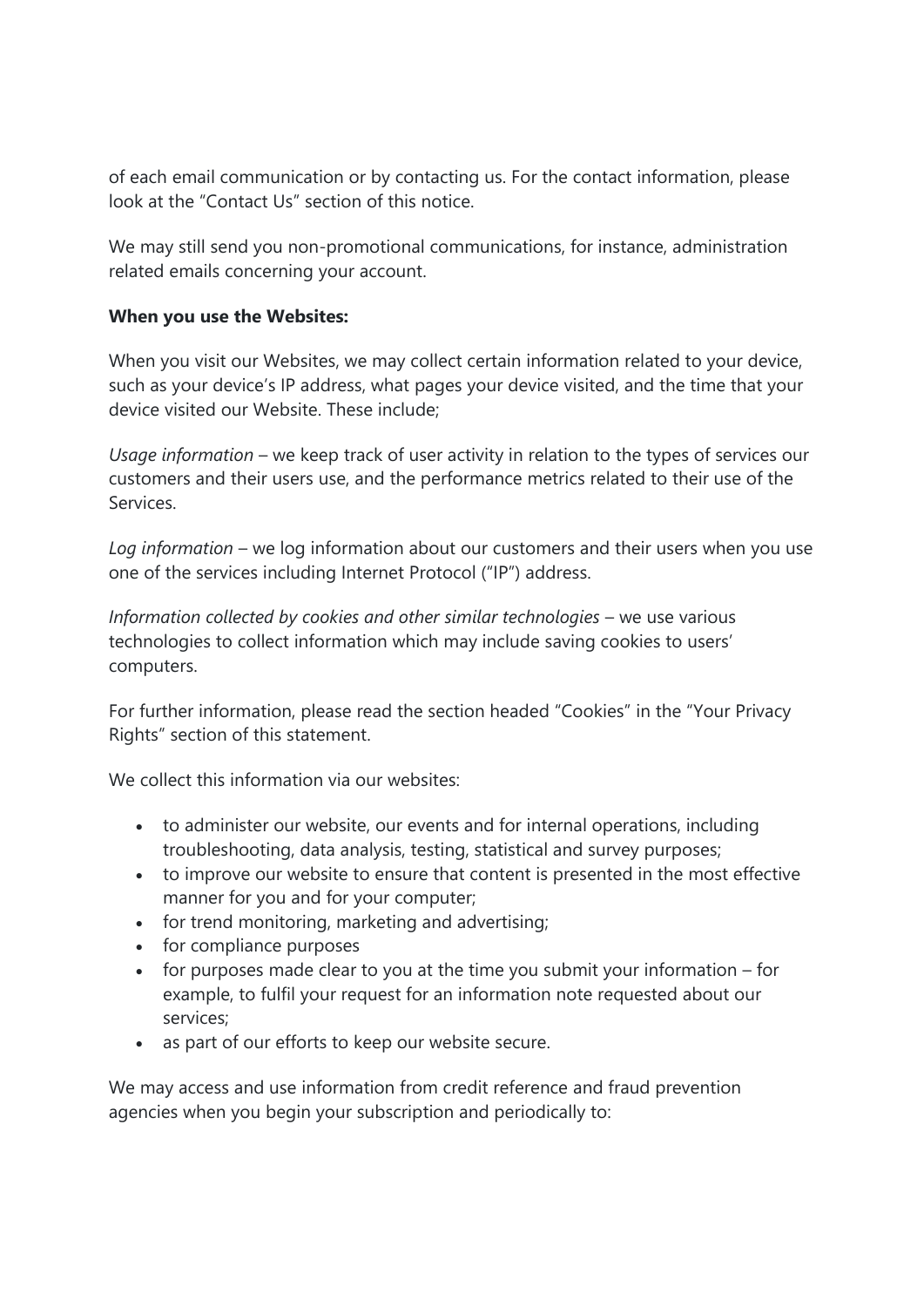- prevent criminal activity, fraud and money laundering;
- check your identity and verify the accuracy of the information you provide to us;
- to trace debtors and recover debts.

# **Retention policy**

The length of time we keep your personal data depends on what it is and whether we have an ongoing business need to retain it, such as to provide you with a service you have requested or to comply with applicable legal, tax or accounting requirements.

MC Systems does not store/retain any of the digits on credit or debit cards used on the BizPay Central platform.

Data uploaded on any of our platforms may be accessed, modified, downloaded and deleted by the subscriber and our retention policy for such data where an account falls into disuse is communicated to you in the terms of use of that platform.

# **How do we use your information and control access to third parties?**

We do not rent or sell your personal information to anyone. We may share and disclose information (including personal information) about our customers in the following limited circumstances:

- to our business partners, but only to the extent you have purchased product or service from such partner, interacted with such partner or otherwise authorized the sharing, or where required for your desired product or service. If you ask us to, we will share information with any third party that provides you with account information or payment services. If you ask a third-party provider to provide you with account information or payment services, you're allowing that third party to access information relating to your account. We're not responsible for any such third party's use of your account information, which will be governed by their agreement with you and any privacy statement they provide to you.
- we may share your information with the Police, National Crime Agency or Her Majesty's Revenue and Customs (HMRC) if requested to do so;
- we may share your information to enforce our rights, protect our property, or protect the rights, property or safety of others, or as needed to support external auditing, compliance and corporate governance functions. We will also disclose Personal Data when required to do so for compliance purposes or by law, such as in response to a subpoena, including to law enforcement agencies and courts;
- we may share your information with third party vendors, consultants and other service providers who we employ to perform tasks on our behalf;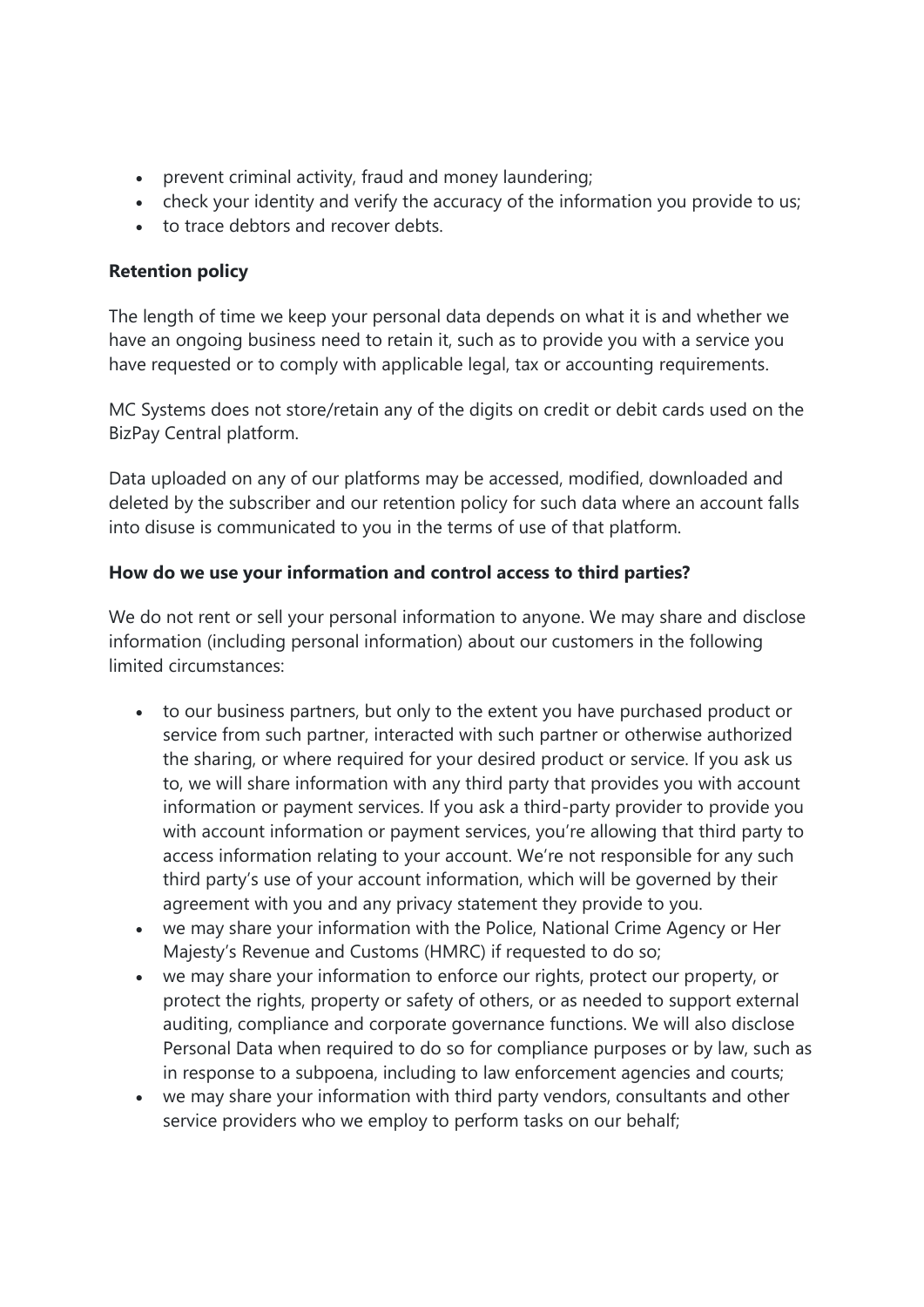- we may share your information with credit reference agencies, and they will give us information about you for the purpose of credit and identity checks;
- If false or inaccurate information is provided and/or fraud is identified or suspected, details will be passed to fraud prevention agencies. Law enforcement agencies and other organisations may access and use this information;
- In the event that any additional authorised users are added to your account, we may share information about the use of the account by any authorised user with all other authorised users.

If MC Systems receives your personal information and subsequently transfers that information to a third-party agent or service provider for processing, MC Systems remains committed to ensuring that such third-party agent or service provider processes your personal information to the standard required to meet the applicable privacy laws.

# **Linked Websites**

For your convenience, hyperlinks may be posted on the website that link to other websites. We are not responsible for these sites, and this privacy notice does not apply to, the privacy practices of any linked sites or of any companies that we do not own or control. Linked sites may collect information in addition to that which we collect on our website. We encourage you to seek out and read the privacy notice of each linked site that you visit to understand how the information that is collected about you is used and protected.

## **Jamaica National Group Companies:**

We may also share your personal data with our parent company or group company for the purposes consistent with this Privacy Notice. When we send your data to our group companies outside of the EU, you are protected by model contract clauses.

## **Security**

We use appropriate technical, organizational and administrative security measures to protect any information we hold in our records from loss, misuse, and unauthorised access, disclosure, alteration and destruction. Our website supports TLS 1.2, transaction security. We have written procedures and policies which are regularly audited, and the audits are reviewed at senior level.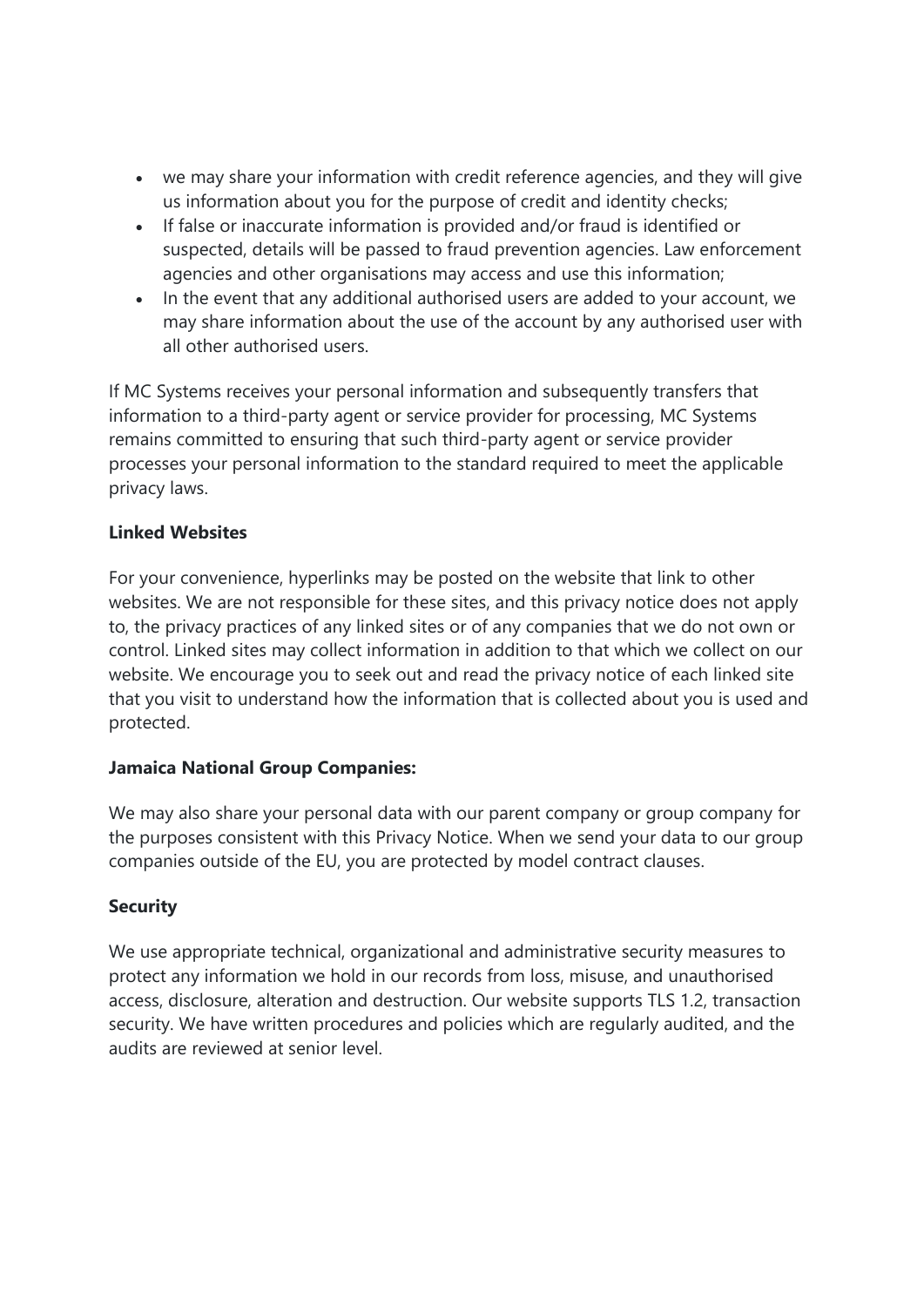#### **Cookies**

We use cookies and other internet tracking software to collect data while you are using our websites or mobile apps. Cookies allow us to store information about the computer device you use to access our website so that you can conduct business with us easily. They allow us to recognise when you revisit our websites and to evaluate our websites' advertising and promotional effectiveness. We use both our own (first party) and partner companies' (third party) cookies to support this activity.

We do not use Cookies to:

- track your Internet usage after leaving the website or
- store personal information others may read and understand.

Processing of personal data associated with the use of these cookies occurs based on

You set your browser's setting to deactivate cookies. If you use that option, some functions of this website (e.g. login, memory of preferences etc.) may not be available. Detailed guidance on how to control cookies preferences for the most common browsers can be found at:

Google Chrome

Mozilla Firefox

MacOS Safari

Microsoft Internet Explorer

For other browsers please see allaboutcookies.org

You also have the option to install the Google Analytics opt-out browser add-on and thereby deactivate the use of Google analytics cookies and the associated data processing. You can find the Opt-out browser add-on here.

https://tools.google.com/dlpage/gaoptout

#### **Contact Us - How Can I Contact You regarding my Privacy Rights?**

You can always opt not to disclose information to us, but keep in mind some information may be needed to access our Services.